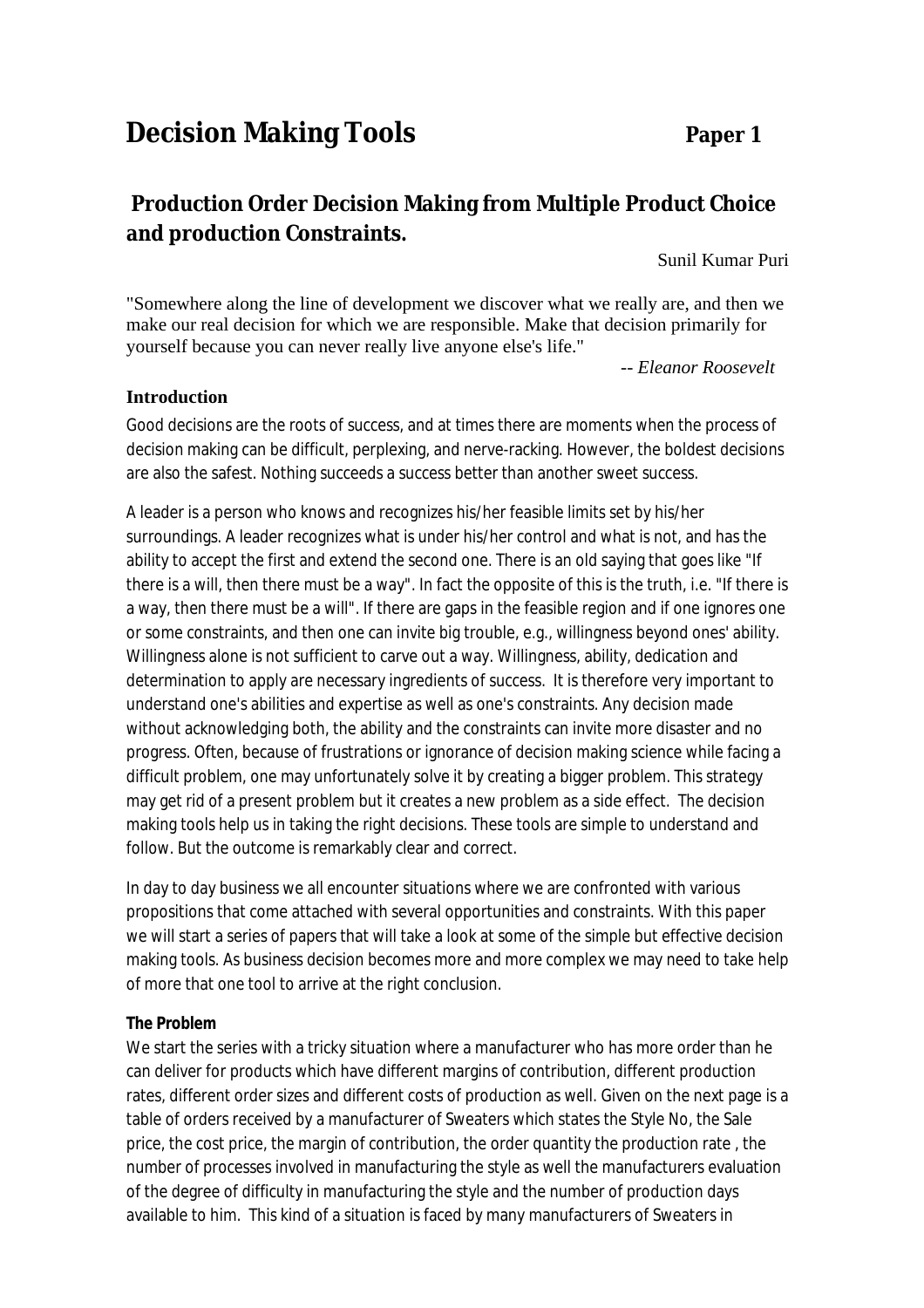Ludhiana when they have multiple style orders with no uniformity in cost price, the margin of contribution, production rate, number of processes involved in manufacturing as well the order quantities.

To be able to solve the problem which styles to manufacture to obtain maximum contribution in profits as well as considering the various other aspects in mind can be a harrowing experience without knowledge of some simple decision making tools. Here the manufacturer has to see that he shall be able to manufacture a maximum number of pieces at the lowest cost and he shall also not overlook the order quantities. A style that has been sold the most cannot be ignored even if it fetches a lesser margin of contribution. After all this is a style which has been liked by all his retail customers, ignoring this style may also effect the reputation of the manufacturer.

A Japanese proverb says, "Thinking without action is a daydream. Action without thinking is a nightmare." The origin of decision theory is derived from economics by using the utility functions of payoff. It suggests that decisions be made by computing the utility and probability, and the ranges of options. It also lays down strategies for good decisions. Any business decision shall therefore be based on the utilization of all functions of payoff by computing the utilities and probabilities keeping all ranges of options as well as constraints in mind. In the case of study the manufacturer has to consider the cost price of each style in mind as lower the cost of style, lower will be the inventory cost and thus lower overall cost of manufacturing, the margin of contribution is the most important part of the decision making.

| <b>S. No.</b> | <b>Sale</b><br><b>Price</b> | <b>Cost</b><br><b>Price</b> | <b>Margin of</b><br>contribution Qty | Order | Prod<br>per<br><b>Day</b> | No of<br>process<br>involved | Deg of<br>difficulty | <b>Change</b><br>Over time | <b>Available</b><br>Days for<br><b>Production</b> |
|---------------|-----------------------------|-----------------------------|--------------------------------------|-------|---------------------------|------------------------------|----------------------|----------------------------|---------------------------------------------------|
| Style 1       | 560                         | 365                         | 195                                  | 1100  | 70                        | 20                           | $\mathbf 1$          | 0.25                       | 180                                               |
| Style 2       | 425                         | 255                         | 170                                  | 1400  | 75                        | 15                           | 1                    | 0.2                        |                                                   |
| Style 3       | 360                         | 225                         | 135                                  | 800   | 70                        | 21                           | $\overline{2}$       | 0.2                        |                                                   |
| Style 4       | 475                         | 325                         | 150                                  | 750   | 80                        | 17                           | 1                    | 0.25                       |                                                   |
| Style 5       | 320                         | 225                         | 95                                   | 600   | 85                        | 16                           | 3                    | 0.3                        |                                                   |
| Style 6       | 375                         | 240                         | 135                                  | 400   | 75                        | 19                           | $\overline{2}$       | 0.5                        |                                                   |
| Style 7       | 595                         | 375                         | 220                                  | 900   | 60                        | 18                           | 3                    | 0.25                       |                                                   |
| Style 8       | 855                         | 610                         | 245                                  | 1200  | 85                        | 21                           | 5                    | 0.2                        |                                                   |
| Style 9       | 720                         | 450                         | 270                                  | 1000  | 75                        | 21                           | $\overline{1}$       | 0.3                        |                                                   |
| Style 10      | 560                         | 385                         | 175                                  | 750   | 90                        | 17                           | $\overline{2}$       | 0.4                        |                                                   |
| Style 11      | 420                         | 275                         | 145                                  | 550   | 80                        | 19                           | $\overline{4}$       | 0.3                        |                                                   |
| Style 12      | 520                         | 325                         | 195                                  | 2100  | 75                        | 15                           | $\overline{c}$       | 0.25                       |                                                   |
| Style 13      | 630                         | 440                         | 190                                  | 180   | 65                        | 20                           | $\mathbf{1}$         | 0.3                        |                                                   |
| Style 14      | 340                         | 215                         | 125                                  | 690   | 75                        | 16                           | 3                    | 0.5                        |                                                   |
| Style 15      | 665                         | 435                         | 230                                  | 330   | 85                        | 21                           | $\mathbf 1$          | 0.2                        |                                                   |
| Style 16      | 450                         | 305                         | 145                                  | 570   | 80                        | 17                           | 4                    | 0.3                        |                                                   |
| Style 17      | 700                         | 465                         | 235                                  | 840   | 90                        | 14                           | 5                    | 0.5                        |                                                   |
| Style 18      | 855                         | 625                         | 230                                  | 260   | 95                        | 19                           | $\overline{2}$       | 0.2                        |                                                   |
| Style 19      | 420                         | 285                         | 135                                  | 480   | 70                        | 16                           | $\mathbf{1}$         | 0.3                        |                                                   |
| Style 20      | 300                         | 190                         | 110                                  | 680   | 75                        | 18                           | 4                    | 0.5                        |                                                   |
| Total         | 10545                       | 7015                        |                                      | 15580 |                           |                              |                      |                            |                                                   |

### **The Solution**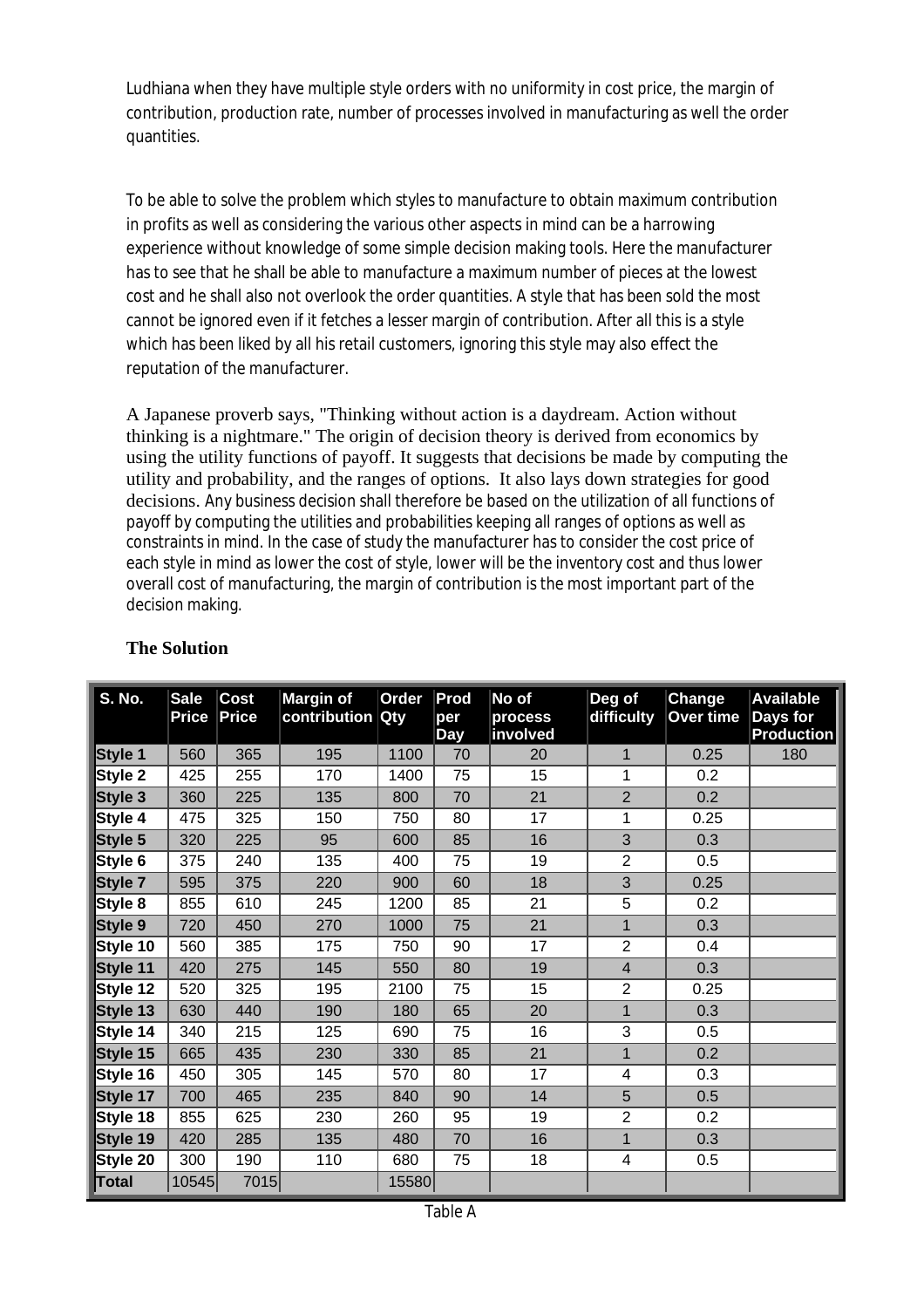As per the table the margin varies, the real value however is dependent on the cost price, the contribution factor shall not be considered without matching it with the cost of production as it is this cost which determines the percentage of the margin. A garment fetching more margin in Rupees may not be more profitable to manufacture and therefore while evaluating the real contribution factor the margin per style shall be divided by the cost of the style to arrive at the cumulative and effective margin. And then there are other factors which will affect the profitability of the manufacturer, e.g., order quantities, the rate of production, the number of processes involved, the degree of difficulty etc.

Where as it is easier to understand the production rate and degree of difficulty affecting the margins the number of processes involved also plays a vital role in productivity. As the number of processes increases, even if the production rate is the same there still a chance of higher product cost. The reason is more the number of processes more the number of people have to be employed to realize the product. And when more processes are involved the value chain becomes lengthier, the waiting time may increase and all these factors will accumulate in higher production costs. In cases like this where there is a definite constraint of a number of working days the most preferred style of manufacturing shall consist of a lesser number of processes.

The model to provide a solution in similar situations shall be based on the evaluation of, cost price, co-efficient of margins of contribution, the production time, and the change over time for simple calculations of the utilization of a number of days available. As there is no significant time involved the factor may not be used for selecting the style for manufacturing. Apart from these the other factors to be considered are; the degree of difficulty and the number of processes.

The Table A shows the Style No, the cost price, the selling price, the margin of contribution, the order quantity, the production per day, the number of processes involved, the degree of difficulty, the change over time and finally the number of days available to manufacture the entire or the part of the order.

In Table B the factors in consideration for decision making with their weighted values are mentioned against the style numbers. The cost price factor is the cost price divided by the cumulative cost of all the styles, the margin of contribution is the margin of style divided by the cost price of the style. The demand factor of the style is the demand of the style divided by the total demand. The production per day is as per the actual production mentioned in Table A, the Weight age of Number of processes involved is calculated by adding one to the maximum number of processes involved in any of the styles and then subtracting the actual number of processes involved in manufacturing of the particular style. The degree of difficulty is as per the evaluation of the production team of the manufacturing company on a scale of 1-5 given in Table A. The cumulative weight age of the style is the multiple of all the factors involved. The rank is obtained in descending order of the cumulative weight achieved by each style.

Here it may be observed that two of the given styles have the same rating. In such eventualities though all other parameters are different, preferably the decision shall be made by keeping the cost, demand, degree of difficulty, and production rate in mind in respective order. In our study we observe that style number 2 and style number 8 have accumulated the same weight and both stand at rank 5. The cost of style number 2 being lesser than the style number 8 the 5<sup>th</sup> rank shall be allocated to style 2 and sixth rank to style number 8.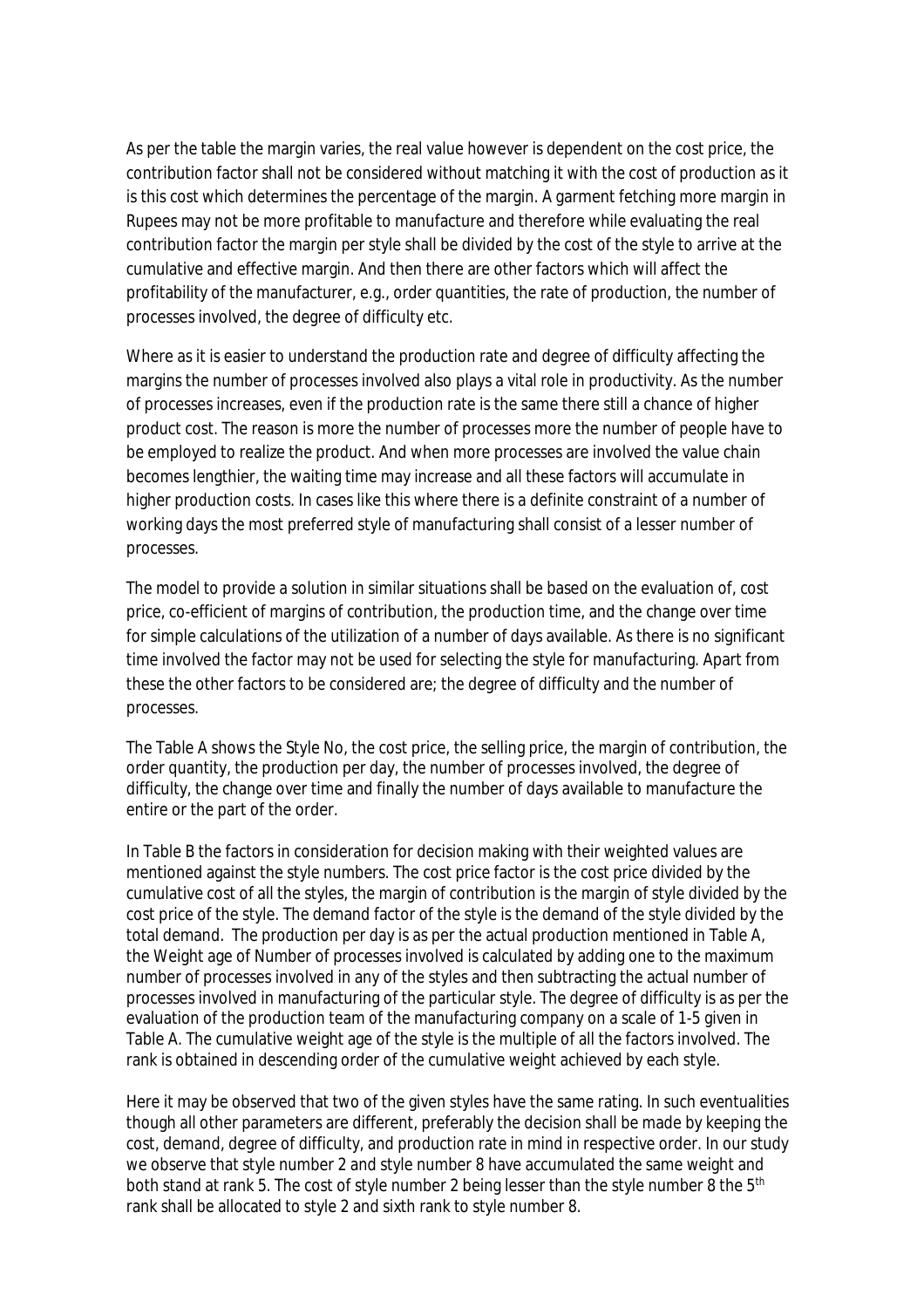| <b>Factors</b><br>Weights | Cost<br><b>Price</b> | <b>Margin of</b><br><b>Contribution</b> | <b>Demand</b> | Prod<br>per Day | No of<br>process<br>involved | Deg of<br>difficulty | <b>Cumulative</b><br>Weight | Rank           |
|---------------------------|----------------------|-----------------------------------------|---------------|-----------------|------------------------------|----------------------|-----------------------------|----------------|
| Style 1                   | 5.20                 | 5.34                                    | 7.06          | 70              | 2                            | 1                    | 27476.42362                 | 14             |
| Style 2                   | 3.64                 | 6.67                                    | 8.99          | 75              | 7                            | 1                    | 114324.9794                 | 5              |
| Style 3                   | 3.21                 | 6.00                                    | 5.13          | 70              | 1                            | $\overline{2}$       | 13834.28322                 | 18             |
| Style 4                   | 4.63                 | 4.62                                    | 4.81          | 80              | 5                            | 1                    | 41173.46197                 | 12             |
| Style 5                   | 3.21                 | 4.22                                    | 3.85          | 85              | 6                            | 3                    | 79794.16929                 | 10             |
| Style 6                   | 3.42                 | 5.63                                    | 2.57          | 75              | 3                            | $\overline{2}$       | 22233.66946                 | 16             |
| Style 7                   | 5.35                 | 5.87                                    | 5.78          | 60              | $\overline{4}$               | 3                    | 130437.5275                 | $\overline{3}$ |
| Style 8                   | 8.70                 | 4.02                                    | 7.70          | 85              | 1                            | 5                    | 114324.9794                 | 5              |
| Style 9                   | 6.41                 | 6.00                                    | 6.42          | 75              | 1                            | 1                    | 18528.05788                 | 17             |
| Style 10                  | 5.49                 | 4.55                                    | 4.81          | 90              | 5                            | $\overline{2}$       | 108080.3377                 | 7              |
| Style 11                  | 3.92                 | 5.27                                    | 3.53          | 80              | 3                            | 4                    | 70049.78329                 | 11             |
| Style 12                  | 4.63                 | 6.00                                    | 13.48         | 75              | $\overline{7}$               | $\overline{2}$       | 393412.4291                 | 2              |
| Style 13                  | 6.27                 | 4.32                                    | 1.16          | 65              | $\overline{2}$               | $\mathbf{1}$         | 4067.938042                 | 20             |
| Style 14                  | 3.06                 | 5.81                                    | 4.43          | 75              | 6                            | 3                    | 106536.3328                 | 8              |
| Style 15                  | 6.20                 | 5.29                                    | 2.12          | 85              | 1                            | $\mathbf{1}$         | 5902.901997                 | 19             |
| Style 16                  | 4.35                 | 4.75                                    | 3.66          | 80              | 5                            | 4                    | 120995.0802                 | $\overline{4}$ |
| Style 17                  | 6.63                 | 5.05                                    | 5.39          | 90              | 8                            | 5                    | 650211.3114                 | $\mathbf{1}$   |
| Style 18                  | 8.91                 | 3.68                                    | 1.67          | 95              | 3                            | $\overline{2}$       | 31187.52499                 | 13             |
| Style 19                  | 4.06                 | 4.74                                    | 3.08          | 70              | 6                            | $\mathbf{1}$         | 24901.7098                  | 15             |
| Style 20                  | 2.71                 | 5.79                                    | 4.36          | 75              | 4                            | 4                    | 82127.33213                 | 9              |

Table B

From this table it is clear the order of preference in production of the styles for achieving the maximum margins of contribution but as we have constraints of the availability of the number of production days, we need to calculate how many styles and how many garments can be made to achieve the maximum margins of contribution. The exercise will also help us in planning the purchase of necessary raw material. Any purchase of raw materials that may not be utilized for want of production time shall remain as surplus yarn inflating the inventory costs. The inventory costs do not consist of the extra raw material alone but the extra raw material needs extra space for storage, extra holding cost, and at times as unnecessary salvage. All these factors reduce the margins of contribution and are counter productive as well as a result of decision without thinking.

In Table C we allocate the production order quantities and calculate the number of days required to manufacture the required order quantity. The number of days required to manufacture the required quantity is subtracted from the available days. Here it also necessary to take care of the change over time in order to have a precise idea of the time factor. The margins available are multiplied to the production order quantity and are added style by style to access the total margin of contribution. The no of days left is matched with the number of days required to manufacture the order quantity until there is a gap observed in the available days as well as the required number of days. In such an eventuality as in the case of style no 9 where order quantity is 1000 pcs and number of days required to manufacture is not enough i.e., the number of days required is thirteen and the available number of days are only two, the production order quantity shall be reduced to the quantity that can be manufactured in two days.

Here the manufacturer can use his intelligence and opt to manufacture any left out style and its quantity which can be manufactured in the balance number of days. How ever the decision shall depend on the degree of difficulty. The total number of order quantity, the raw material used in the styles. If the raw material used is common to the styles already covered in production order it will help in reducing the leftover raw materials.